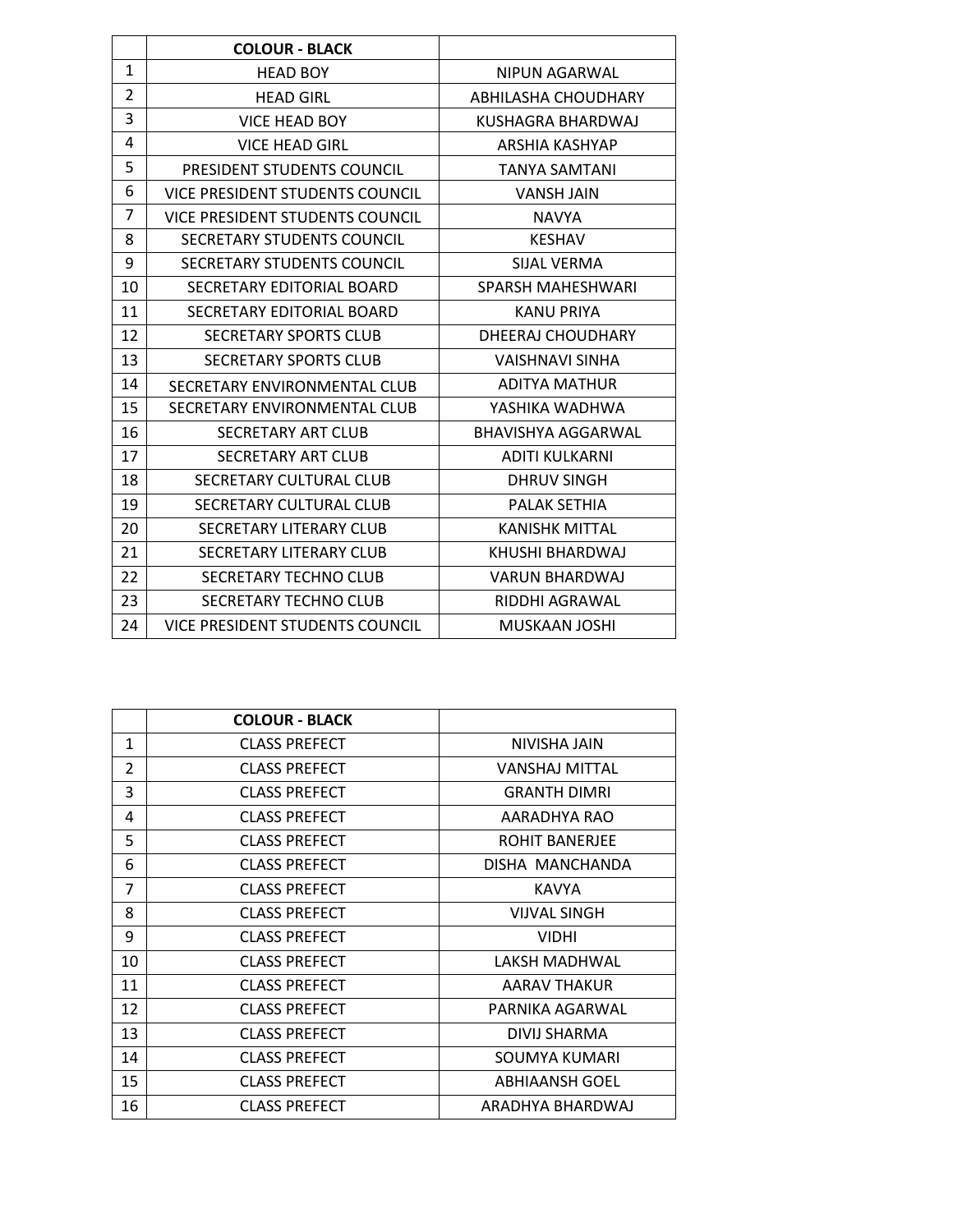| 17 | <b>CLASS PREFECT</b> | <b>OJAS</b>           |
|----|----------------------|-----------------------|
| 18 | <b>CLASS PREFECT</b> | <b>ADITI SINGH</b>    |
| 19 | <b>CLASS PREFECT</b> | YASHRAJ SHARMA        |
| 20 | <b>CLASS PREFECT</b> | KHWAISH KUMAR         |
| 21 | <b>CLASS PREFECT</b> | <b>RISHIT GAUR</b>    |
| 22 | <b>CLASS PREFECT</b> | ANVI AGGARWAL         |
| 23 | <b>CLASS PREFECT</b> | RAKSHIT RAJ           |
| 24 | <b>CLASS PREFECT</b> | AISHA SINGH           |
| 25 | <b>CLASS PREFECT</b> | AADI MAIR             |
| 26 | <b>CLASS PREFECT</b> | TANVI YADAV           |
| 27 | <b>CLASS PREFECT</b> | ARYAN NAIN            |
| 28 | <b>CLASS PREFECT</b> | ANANYA KASHYAP        |
| 29 | <b>CLASS PREFECT</b> | POLAVARAPU PRANATI    |
| 30 | <b>CLASS PREFECT</b> | PRAKUL SINGH SANKHYAN |
| 31 | <b>CLASS PREFECT</b> | <b>HARSHIT DINDAY</b> |
| 32 | <b>CLASS PREFECT</b> | <b>HIMANSHI GOYAL</b> |
| 33 | <b>CLASS PREFECT</b> | KAYRA SHARMA          |
| 34 | <b>CLASS PREFECT</b> | YATHARTH BANGA        |
| 35 | <b>CLASS PREFECT</b> | PARTH MARWAHA         |
| 36 | <b>CLASS PREFECT</b> | <b>VIDUSHI</b>        |
| 37 | <b>CLASS PREFECT</b> | SATVIK MARWAHA        |
| 38 | <b>CLASS PREFECT</b> | AVIKA RAI             |
| 39 | <b>CLASS PREFECT</b> | <b>KHUSHI JAITLY</b>  |
| 40 | <b>CLASS PREFECT</b> | PRATYUSH RANJAN SAHOO |
| 41 | <b>CLASS PREFECT</b> | RAHUL TIWARY          |
| 42 | <b>CLASS PREFECT</b> | AKSHITA MOHANTY       |
| 43 | <b>CLASS PREFECT</b> | VAYU SHARMA           |
| 44 | <b>CLASS PREFECT</b> | NAINIKA MOHANKUDA     |
| 45 | <b>CLASS PREFECT</b> | ASHUTOSH KUMAR JHA    |
| 46 | <b>CLASS PREFECT</b> | ANUSKA RAIZADA        |
| 47 | <b>CLASS PREFECT</b> | MADHAV RATHI          |
| 48 | <b>CLASS PREFECT</b> | ADYASHA JENA          |

|                | <b>COLOUR - PINK</b>   |                       |
|----------------|------------------------|-----------------------|
| $\mathbf{1}$   | <b>ENGLISH PREFECT</b> | <b>RUSHVI GOYAL</b>   |
| $\overline{2}$ | <b>ENGLISH PREFECT</b> | <b>TVISHI BHAT</b>    |
| 3              | <b>ENGLISH PREFECT</b> | <b>MRINAL</b>         |
| 4              | <b>ENGLISH PREFECT</b> | DIVISHA MANOCHA       |
| 5              | <b>ENGLISH PREFECT</b> | KAVYA AGARWAL         |
| 6              | <b>ENGLISH PREFECT</b> | <b>LAKSHAY MITTAL</b> |
| $\overline{7}$ | <b>ENGLISH PREFECT</b> | AVYYA BHARDWAJ        |
| 8              | <b>ENGLISH PREFECT</b> | KUSHAGRA SHARMA       |
| 9              | <b>ENGLISH PREFECT</b> | <b>GARVIT NARANG</b>  |
| 10             | <b>ENGLISH PREFECT</b> | SAMRIDDHI JAIN        |
| 11             | <b>ENGLISH PREFECT</b> | <b>DRISHTI SINGH</b>  |